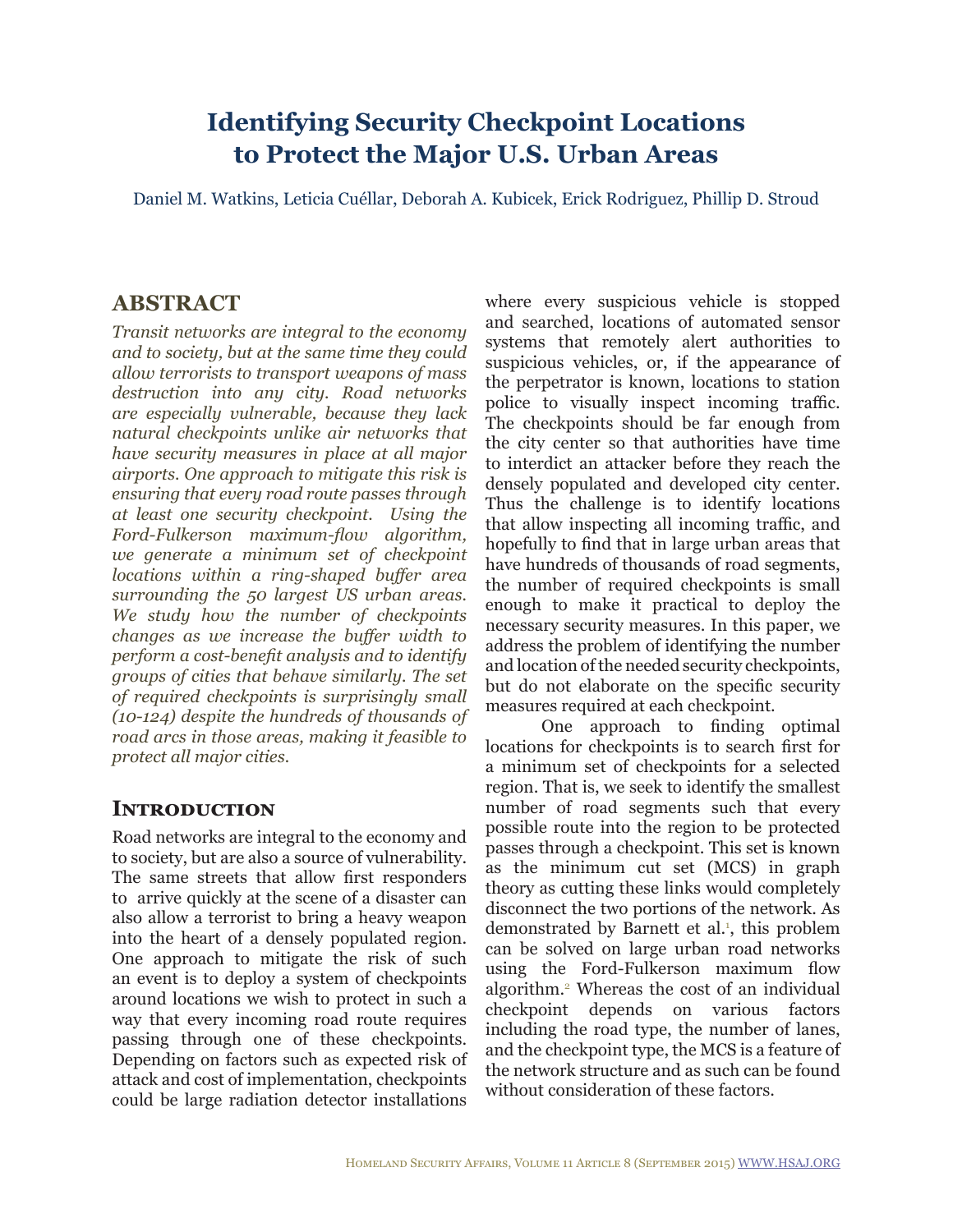Barnett et al. found that for New York City, more than 700 road arcs cross into a circle with a radius of 15 miles, centered at Times Square.[3](#page-15-2) It is reasonable to expect that by taking advantage of natural features such as parks, bridges, and open spaces, the MCS would be smaller. By allowing the cut set to be located anywhere within a 30 mile wide band outside the 15 mile radius circle, Barnett et al. generated a cut set containing only 89 road segments.[4](#page-15-3) This is a surprising and promising result, as it indicates that the size of the MCS of an urban road network is small relative to the number of incoming arcs. Thus the idea of protecting assets in a large urban area becomes feasible by securing access to a relatively small number of security checkpoints.

In this paper, we demonstrate empirically that the results from New York City are typical. Specifically, we present results on the size of cut sets of the 50 largest urban areas in the United States and on how the size varies as a function of the protected area and the size of the buffer zone.

We demonstrate how to use the minimum cut set results for protecting high value targets. We simulate two scenarios. In the first, the decision maker fixes the region to protect, and is free to place checkpoints anywhere outside that region. Extending the outer boundary of the buffer area in 1-mile increments, we observe the decrease in the number of checkpoints and see whether there is an optimum width for the buffer area. In the second scenario, the decision maker has a fixed jurisdiction, and would like to protect as many of its assets as possible while still only placing checkpoints within his/her jurisdiction. In this case, we fix the outer boundary of the buffer area and observe the increases in cost as the inner boundary is expanded in 1-mile increments. Results from both scenarios demonstrate that while there is a great deal of variety in the topology of urban road networks, even in the worst case the number of checkpoints required to defend the city is practicable.

#### **Methods**

As in Barnett et al[.5](#page-15-4) , we only consider checkpoints on inbound road segments rather than checkpoints at intersections. Unlike checkpoints on intersections, checkpoints on road segments require stopping or otherwise investigating traffic in only one direction and therefore seem more practical.

Road network data was obtained from StreetMap North America, a dataset included in ESRI's ArcGIS 9.3 software. The data is based on 2003 TeleAtlas data. We followed the conventional method of encoding a road network as a graph by representing road segments as links and intersections as nodes. In the StreetMap data, some nodes exist only to record a change in road attributes, such as changes in speed limits or road types. While this affects some graph attributes (such as the degree distribution), it does not affect the size of the MCS.

We selected the 50 largest urban areas (UAs) in the US according to 2010 Census data.[6](#page-15-5) The center for each UA was assigned to be the center of the most populous city included in the UA. For example, in the Dallas-Fort Worth-Arlington, Texas UA, Dallas has 1.24 million inhabitants, Fort Worth has 793 thousand, and Arlington has 376 thousand, hence the center of Dallas was chosen to be the center of the entire UA.

Deciding on where to place the inner and outer boundaries is a balancing act. In our study we use concentric circles to allow comparisons between the cities and with prior work[.7](#page-15-6) As noted by Barnett et al., the methodology applies to more general buffer areas, such as county boundaries. A decision maker would be able to use the landscape to his advantage. Rivers, lakes, oceans, and mountains all provide natural barriers that limit the number of roads coming into a region. Boundaries of the buffer area can be placed intelligently to balance competing factors such as cost per checkpoint, travel times, political jurisdictions, economic importance of the region, locations of critical assets, and population density.

To observe the behavior of the size of MCSs with varying size of the buffer area, we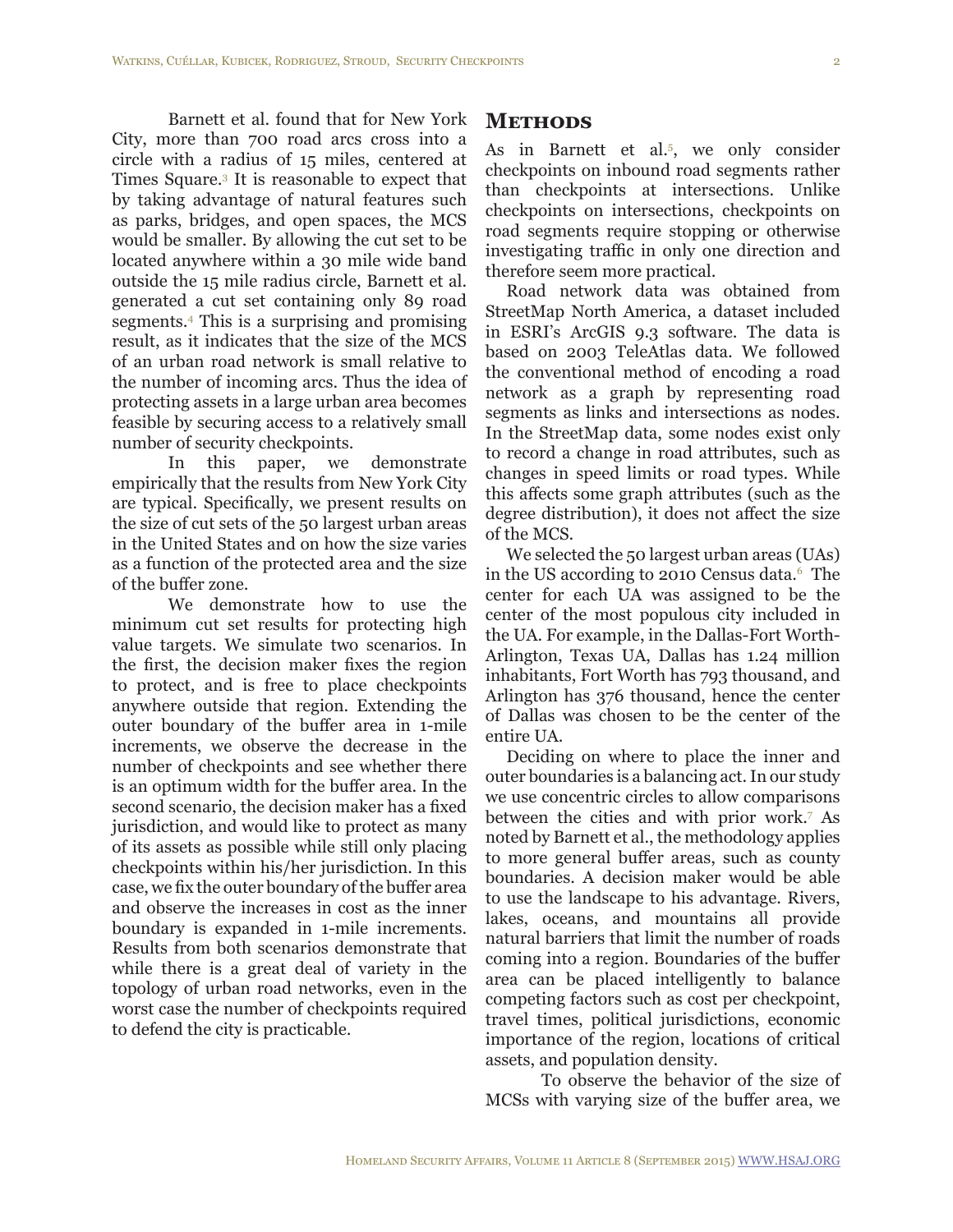calculated the MCS on buffer zones with inner radius of 5, 10, and 15 miles, and increased the outer radius in 1-mile increments from the inner radius to a maximum of 45 miles.

Denote by  $M(r_i, r_o)$  the size of the MCS in the buffer area with inner radius  $r_i$  and outer radius  $r_o$ . For fixed inner radius  $r_i$ , the size of the MCS decreases monotonically as the outer radius is expanded. To wit, if buffer area *A* is a subset of buffer area *B*, then any cut set for *A* is also a cut set for *B*. Hence the size of the cut set for *A* is an upper bound for the size of the cut set of *B*. Therefore, for our study,  $M(r_i, 45)$ is the smallest MCS for buffer areas with fixed inner radius  $r_i$ . Furthermore, the MCS found

when the inner and outer radii are equal is the number of inbound edges which gives an upper bound for the size of the MCS with fixed inner radius *ri.*

To illustrate, Figure 1 displays for the city of Phoenix buffer areas bounded by circles with a 15 mile inner radius and 25 and 45 mile outer radii respectively. Inner and outer circles are colored in light blue and incoming road segments intersecting the circles are colored in bright blue. Road segments in the MCS are colored in red. The MCS for the buffer area with outer radius of 25 miles is 64 and it decreases to 36 by expanding the outer circle to a 45 mile radius.

**Figure 1:** MCSs for Phoenix for buffer zones with inner circle of 15 miles and outer circles of 25 (image 1) and 45 miles (image 2). Arcs crossing the inner and outer circles are colored in blue and arcs in the cut set are colored in red.





Image 2 - Phoenix M(15, 45) = 36

We developed a tool using standard Java libraries to extract a graph representation of a city from a database and implemented the Ford-Fulkerson maximum flow algorithm to find the MCS. In our implementation of the Ford-Fulkerson algorithm, all nodes inside the inner radius are collapsed into a supersink, and all nodes outside the outer radius are collapsed into a supersource.

Even for the largest buffer area in our study (inner radius equal to 5 miles, outer radius equal to 45 miles) on the largest city (New York City), an area containing 560,051 nodes, the Java implementation took less than 10 minutes to find the MCS.

A cost-benefit analysis for checkpoint placement would weigh the benefits of expanding the size of the protected area against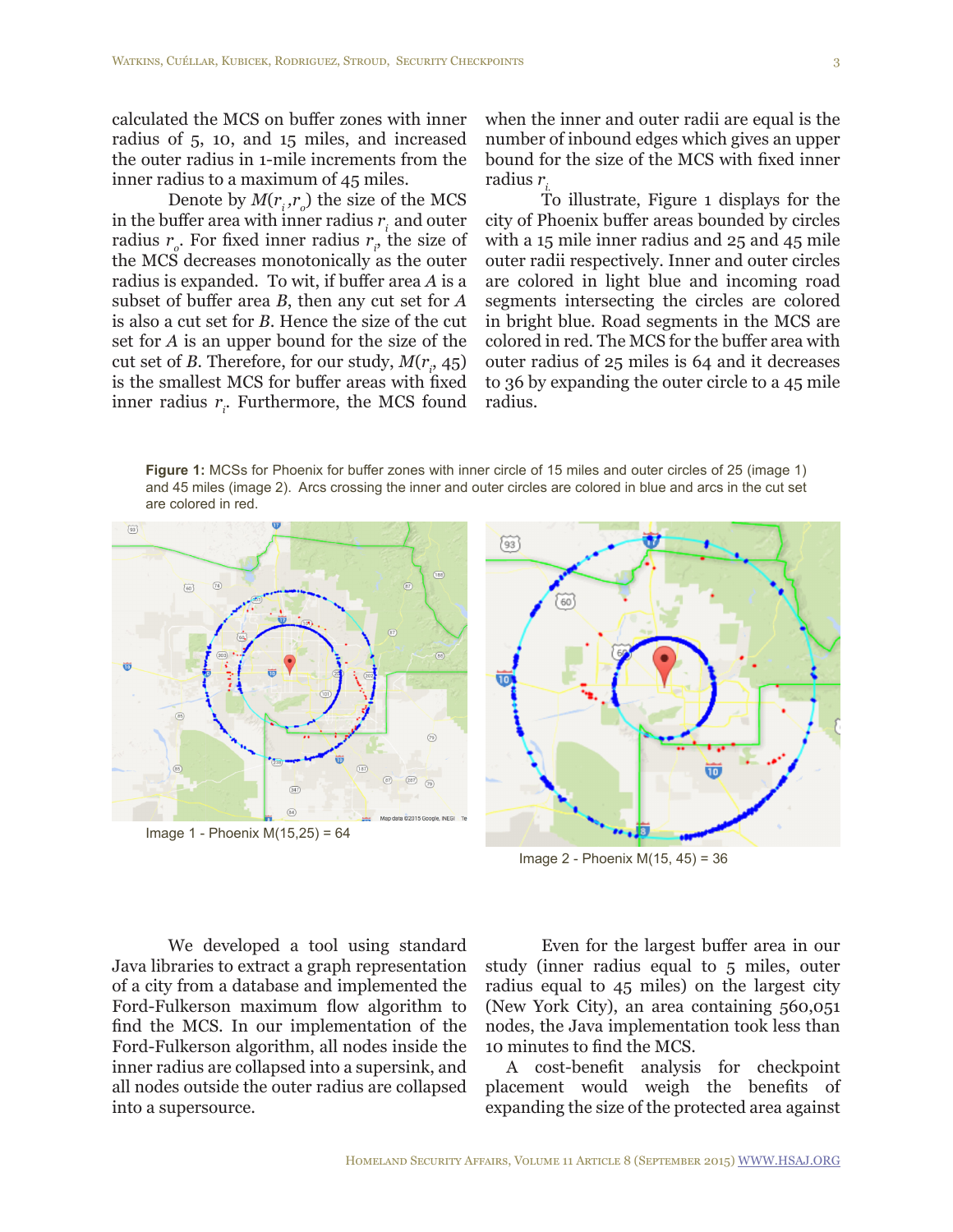the costs incurred by increasing the number of checkpoints.

To quantify the protected assets, we use the total street mileage. This measure implicitly weights more heavily those regions that are dense with homes and businesses. A simple metric for the benefit from choosing inner radius  $r_i$  is the proportion of roads within the disk with radius  $r_i$ , as measured by the total miles of roadway inside the disk divided by the total miles of roadway in the urban area.

Costs to deploy a checkpoint network depend on geography, property values, and the number of checkpoints required. All these attributes are city dependent. To enable comparisons across the 50 US urban areas, we instead focus on the number of checkpoints. The cost of protecting a larger region can be approximated by fixing the outer radius at 45 miles and by computing the number of checkpoints as the inner radius increases from 5 to 40 miles in increments of 1 mile.

To determine which cities behave similarly, we perform *k*-means clustering on three sets of data, corresponding to the three inner radius lengths of 5, 10, and 15 miles. For each of the 50 UAs, the variables are the sizes of the MCS on each of the possible buffer areas. Thus for  $r_1 = 5$ , there are 41 variables, for  $r_1 = 10$ there are 36 variables, and for  $r_i = 15$  there are 31 variables. To prevent large numbers from skewing the results, we standardize each variable by subtracting the mean and dividing by the standard deviation.

*K*-means clustering is a simple and widely used method for identifying clusters in quantitative data. We refer the reader to references such as Hastie et al. for a detailed overview of the method.[8](#page-15-10) There are a few drawbacks to using *k*-means[.9](#page-15-11) Clusters that don't resemble an *n*-dimensional ball won't be recognized well. Centers for the *k* clusters are initialized with a random sample, so there is inherent variability in the produced clusters. To ameliorate the latter, it is common to generate many random initial cluster centers and choose the cluster that minimizes the overall within cluster sum of squares. Another issue is that the number of clusters, *k*, must be specified by the analyst. The algorithm will

always sort the observations into *k* groups, regardless of whether the observations exhibit any real clustering. Many methods to estimate *k* have been proposed. We employ the Gap statistic, which has the advantage of being able to recognize when only one cluster is present in the data[.10](#page-15-7) Discussion of the merits and weaknesses of a sampling of the other methods can be found in Walther and Tibshirani.<sup>[11](#page-15-8)</sup>

#### **Results**

We first establish a context for the results on New York City found by Barnett et al.<sup>12</sup> Denote by  $M(r_i, r_o)$  the size of the MCS in the buffer area with inner radius  $r_{\scriptscriptstyle i}$  and outer radius  $r_{\scriptscriptstyle o}$ . Barnett et al. used JServer data and found *M*(15, 45) = 89. With the ESRI StreetMap data, we found  $M(15, 45) = 87$ . This result shows remarkable agreement – the slight discrepancy is likely due to different choices for center locations (Times Square versus our choice of City Hall). The histogram in Figure 2 shows the distribution of  $M(15, 45)$  over the 50 UAs. The median for  $M(15, 45)$  is 55.5, and the quantity varied from 10 (Las Vegas) to 124 (Philadelphia). With *M*(15, 45)=87, New York requires more checkpoints than do most, but not all, other cities. This makes sense, for while New York City has more road segments than does any other city in our data, a significant portion of the boundary of the city is open water. Cities requiring a larger number of checkpoints than New York City include Atlanta (98), Pittsburgh (99), Indianapolis (107) and Philadelphia (124). None of these urban areas have significant natural barriers preventing expansion. The rivers cutting through Philadelphia are both within the 15-mile inner circle, and thus do not provide a natural barrier in this case. It is surprising and worrisome that for a few cities,  $M(15, 45)$  is as small as 10. Although such a small cut set makes installation of a checkpoint network feasible, it also represents a major vulnerability. For such cities, damage to just a few roads would significantly interfere with regional traffic, and even isolate the city's road network from the rest of the country.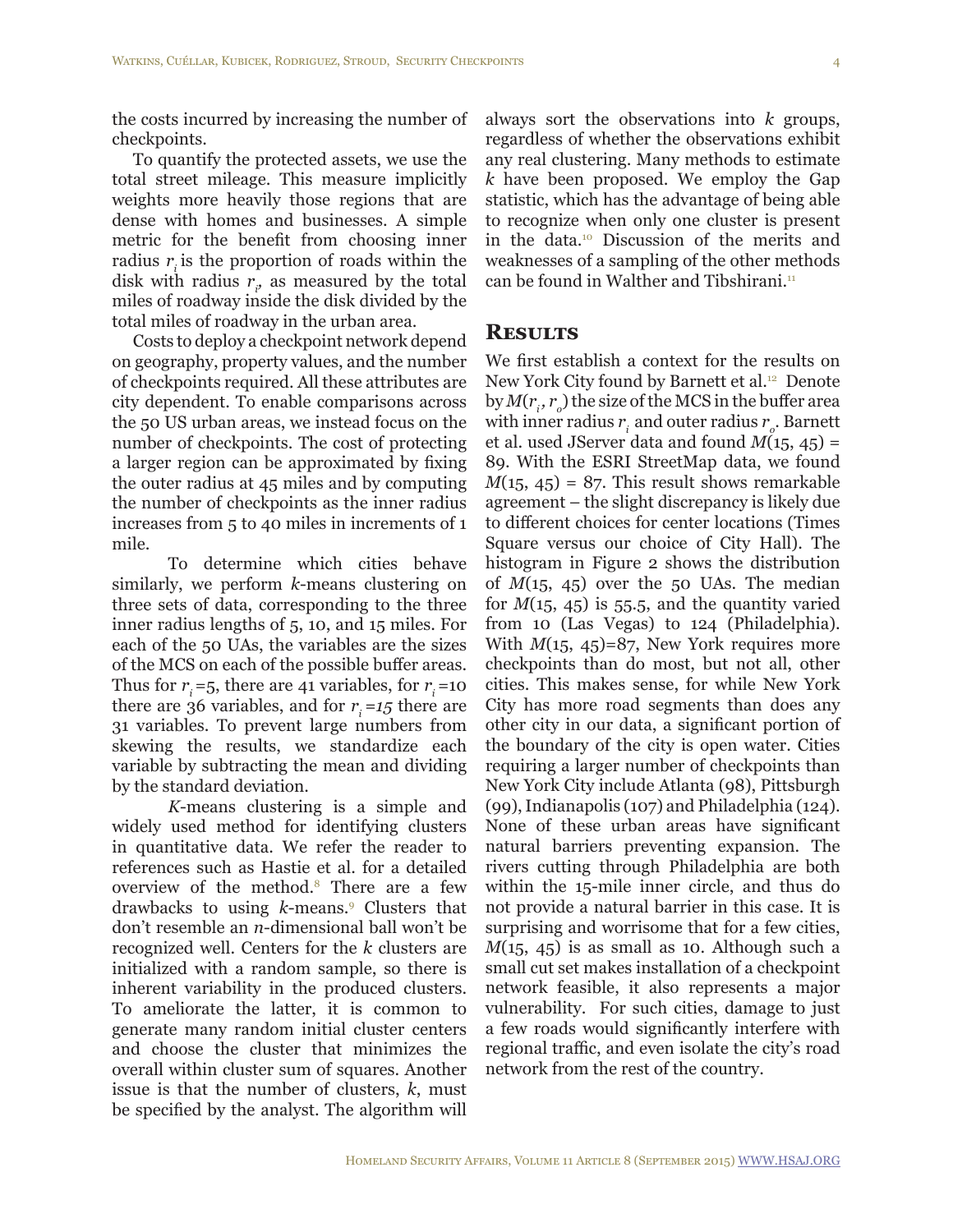**Figure 2:** Distribution of the size of the MCS

**Figure 3:** Distribution of Decrease of the MCS by considering a 30 mile wide buffer zone





The distribution of the ratio of the size of the MCS and the number of roads entering the protected area  $(M(15, 45)/M(15, 15))$  is depicted by the histogram in Figure 3. Details for a selection of cities are shown in Table 1.

This ratio represents the relative decrease of the number of checkpoints needed compared to the baseline number of inbound roads into the inner circle of radius 15.

| <b>City</b>    | M(15,15) | M(15, 45) | M(15,15)/M(15,45) | <b>MCS Reduction</b> |
|----------------|----------|-----------|-------------------|----------------------|
| Miami          | 309      | 16        | 5%                | 95%                  |
| Virginia Beach | 167      | 10        | 6%                | 94%                  |
| Los Angeles    | 650      | 61        | 9%                | 91%                  |
| New York City  | 759      | 87        | 11%               | 89%                  |
| Atlanta        | 478      | 98        | 21%               | 79%                  |
| Indianapolis   | 293      | 107       | 37%               | 63%                  |
| Oklahoma City  | 215      | 81        | 38%               | 62%                  |
| Columbus       | 188      | 91        | 48%               | 52%                  |

**Table 1:** MCS decrease by considering a 30 wide mile buffer area

For the 50 cities studied, the gain in a reduced number of checkpoints (1-*M*(15, 45)/*M*(15, 15)) ranged from 52% to 95%, with median 81%. For New York City, the reduction gain is 89%, placing it in the upper quartile. At the high end, we find that Miami (95%) and Virginia Beach (94%) benefit the most by considering a 30 mile wide buffer area. At the low end, the cities that benefit the least are Oklahoma City (62%), and Columbus (52%). The range of the quotient  $M(15, 45)/M(15, 15)$  values is somewhat surprising, but an inspection of each of the cities helps explain it. For example, for both Miami and Virginia Beach it makes sense that the ratios  $M(15, 45)/M(15, 15)$  are so much smaller than those for Oklahoma City and Columbus. Both Columbus and Oklahoma City are small enough and lie almost completely within the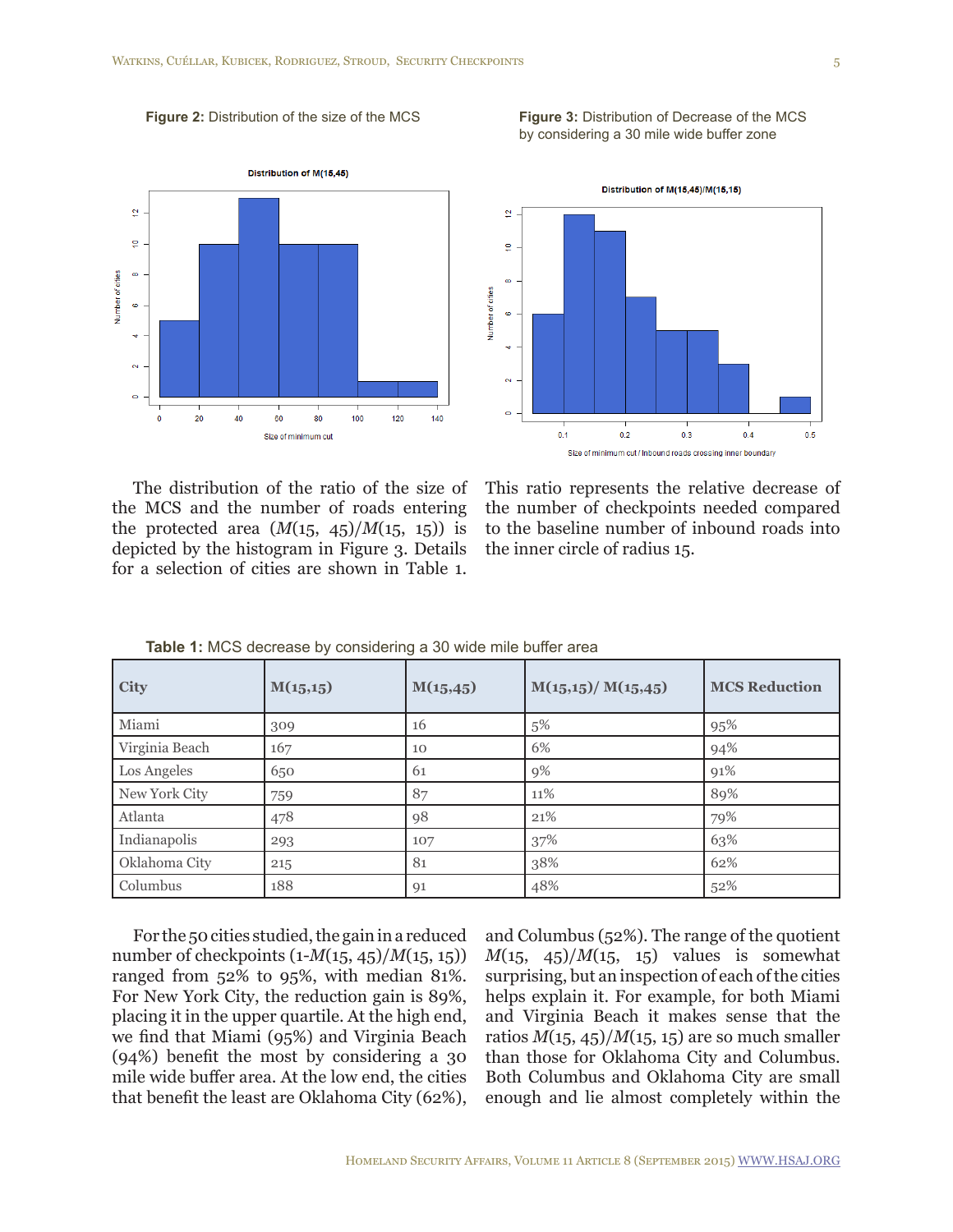15-mile-radius disk, leading to a small value of *M*(15, 15). Since neither Oklahoma City nor Columbus has any substantial natural barriers nearby, there are roads entering the cities from every direction, increasing *M*(15, 45). Thus the ratio  $M(15, 45)/M(15, 15)$  is especially large.

For Miami and Virginia Beach, the opposite is true. The buffer zone of Miami, being squeezed between the Everglades and the Atlantic, is long and narrow. Hence the 15-mile circle intersects dense urban areas in the north and the south of the city, increasing *M*(15, 15). Since so few roads enter Miami, *M*(15, 45) is especially low. Similarly, although 75% of the 15-mile circle centered at Virginia Beach is over water, the remaining portion intersects the densely populated area near Norfolk. The presence of large natural barriers including the Atlantic, two wildlife refuges, and Hampton Roads allows for *M*(15, 45) to be extremely low.

Next, we investigate the overall behavior of the size of the MCS as we increase the buffer zone. We fix the inner circle and increase the buffer zone by adding one mile at the time to the outer circle radius. Figure 4 shows the decrease in the size of the MCS as a function of the outer radius for four representative cities and for each of the three choices for inner radius (5, 10, and 15 miles). Plots for the full set of 50 cities are included in the Appendix. As expected, the size of the MCS decreases as the size of the buffer area increases, but in most cases, it becomes constant rapidly. The largest decrease happens in the initial one-mile wide buffer area that is not shown in the plots since the size of the MCS *M*(15, 15) is too large to be displayed, but Table 2 shows the initial mean reduction in the size of the MCS for the one mile wide buffer area (1-  $M(15, 16)/M(15, 15)$  for the three inner radius values.



**Figure 4:** Decrease in MCS as outer radius increases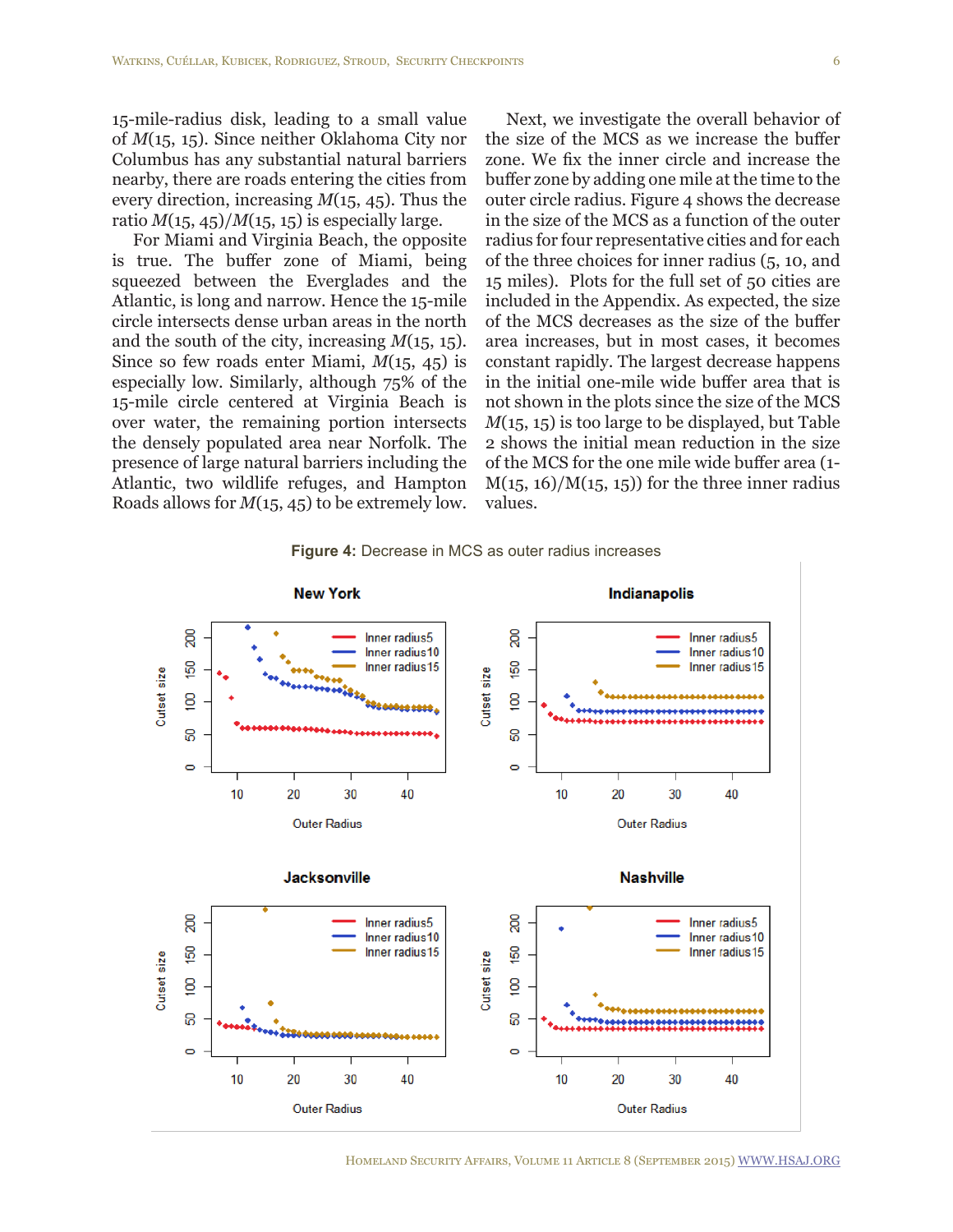| Inner radius<br>$ri$ (mi) | <b>Mean Percent</b><br>decrease | Std. dev. |  |
|---------------------------|---------------------------------|-----------|--|
|                           | 62%                             | 8.5%      |  |
| 10                        | 66%                             | 5.4%      |  |
| 15                        | 63%                             | 7.0%      |  |

**Table 2:** Percent change in the size of the *MCS* from baseline achieved via 1-mile buffer area

As we increase the buffer zone (by choosing a larger outer radius), the size of the minimum cut set decreases at a lower rate and in most cases, it rapidly levels off (see Figure 4, Figure 9, and Figure 10). Summary statistics for that distance are shown in Table 3.

**Table 3:** Mean distance at which the size of the *MCS* levels off

| <b>Inner Radius</b><br>$ri$ ( $mi$ ) | <b>Distance</b><br>(miles) | Std. dev.<br>(miles) |
|--------------------------------------|----------------------------|----------------------|
| 5                                    | 17.0                       | 10.1                 |
| 10                                   | 16.3                       | 9.4                  |
| 15                                   | 16.2                       | 7.8                  |

We find that for each choice of  $r_i$ , by the time the buffer area is about 16 miles wide, most of the decline in the size of the MCS has occurred. There are, of course, a few cities where this distance is much larger. For  $r_i = 5$  miles, these cities are New York City  $(r<sub>o</sub>=45)$ , Houston  $(r_o = 42)$ , Phoenix  $(r_o = 42)$ , and Seattle  $(r_o = 42)$ . In each of these cases, there are geographic features such as parks, mountains, and large bodies of water that allow further drops in the size of the MCS past the initial leveling out. For example, in Houston, the size of the MCS first flattens out at  $r_{\circ} \approx$  30 miles, but beginning at  $r_{o}$ =40 miles the outer radius intersects the ocean, producing a sudden small drop.

Next we investigated the benefit of increasing the outer radius. We fixed the inner radius  $r_i$ and found the size of the MCS  $M(r_i, r_i)$ , namely the baseline number of inbound roads into the inner circle of radius  $r_i$ . Then we followed how the size of the MCS decreases (compared to  $M(r_i, r_i)$ ) as we increased the outer radius and

calculated the percent decrease in the size of the MCS. We performed this calculation for all the cities and kept track of how many cities had an MCS size decrease of at least *p* percent. To summarize, for each choice of outer radius and a fixed *p*, we calculated the number of cities for which the percent decrease in the size of the MCS was at least  $p \pmod{M(r_i)}$  $r<sub>i</sub>$ ). We made this calculation for all p values between 50% and 99% using 1% increments. Figure 5 depicts this situation: in the figure, the y-axis provides the outer radius  $r_o$ , the *x*-axis provides the percent reduction *p*, and for each combination of *(x, y)* values, the shade of blue indicates the number of cities for which  $M(15, r_o)$  is *p* percent smaller than  $M(15, 15)$ . For example, by extending the outer radius to 30 miles, we find that for more than 45 cities, *M*(15, 30) is 64% smaller than *M*(15, 15), for between 30 and 35 cities, *M*(15, 35) is 78% smaller than  $M(15, 15)$ , and for between 5 and 10 cities, *M*(15, 45) is 88% smaller than *M*(15, 15). The plot demonstrates that for most of the 50 cities, reductions in the size of the MCS from increasing  $r_o$  occur early on – only for a few cities does an expansion of the outer radius past 30 miles provide any further reduction in the number of cuts.

**Figure 5:** Distribution of the number of cities that have an x% size reduction for the minimum cut as the outer radius increases (with fixed 15 miles inner radius).

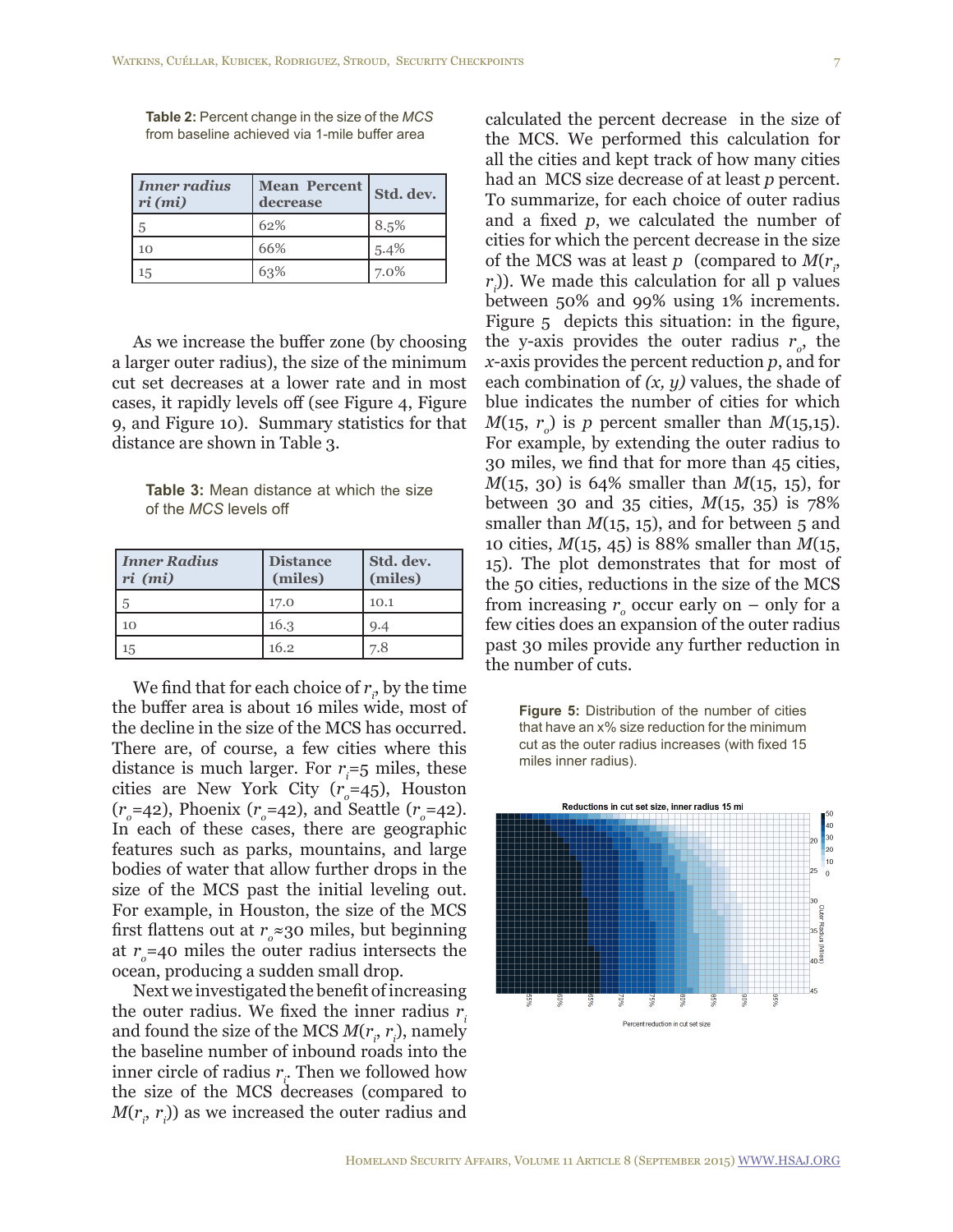## **Clustering**

As mentioned in the methodology section, for each of the three different values for the inner radius (5, 10, and 15) we have a sequence of MCSs that were obtained by increasing the outer radius one mile at a time until it reached 45 miles. We used each of these sequences of

MCS sizes to cluster the 50 cities. From the Gap statistic we find that the only dataset that appears to exhibit a clear degree of clustering is when the inner radius is equal to 5. We ran the *k*-means algorithm with 25 starts and chose the clustering that minimized the within cluster sum of squares.

**Figure 6**: Outer radius vs. within-cluster mean cut set size



Figure 6 plots on the left hand side the individual MCSs colored by cluster, and on the left hand side the resulting within-cluster means, plus or minus one standard deviation. Most of the variation is in the first few miles. This is apparent from the overlap in error bands for the within cluster mean in the first ten miles, and from how much larger those error

bands are in that range. Note that after about 16 miles, the expected distance at which the size of the cut set levels off, the different cluster bands for the within cluster means do not intersect anymore. For the most part, the clustering algorithm appears to have sorted cities by the size of the MCS. The exact composition of the clusters is contained in Table 4.

**Table 4:** Results of clustering algorithm.

| <b>Cluster 1</b>                                                                                           | <b>Cluster 2</b>                                                                                                                                                                                                 | Cluster 3                                                                                                                                                                                             | Cluster 4                                                                                                                                                  |
|------------------------------------------------------------------------------------------------------------|------------------------------------------------------------------------------------------------------------------------------------------------------------------------------------------------------------------|-------------------------------------------------------------------------------------------------------------------------------------------------------------------------------------------------------|------------------------------------------------------------------------------------------------------------------------------------------------------------|
| San Francisco<br>San Diego<br>Las Vegas<br>Virginia Beach<br>Jacksonville<br>Salt Lake City<br>New Orleans | Miami<br>Tampa<br><b>Baltimore</b><br>Riverside<br>Portland<br>Sacramento<br>San Jose<br>Orlando<br>Austin<br>Charlotte<br>Memphis<br>Louisville<br>Nashville<br>Richmond<br><b>Buffalo</b><br><b>Bridgeport</b> | New York City<br>Washington, DC<br><b>Boston</b><br>Detroit<br>Phoenix<br>Seattle<br>Denver<br>St. Louis<br>Cleveland<br>San Antonio<br>Cincinnati<br>Milwaukee<br>Columbus<br>Providence<br>Hartford | Los Angeles<br>Chicago<br>Philadelphia<br><b>Dallas</b><br>Houston<br>Atlanta<br>Minneapolis<br>Pittsburgh<br>Kansas City<br>Indianapolis<br>Oklahoma City |
|                                                                                                            | Raleigh                                                                                                                                                                                                          |                                                                                                                                                                                                       |                                                                                                                                                            |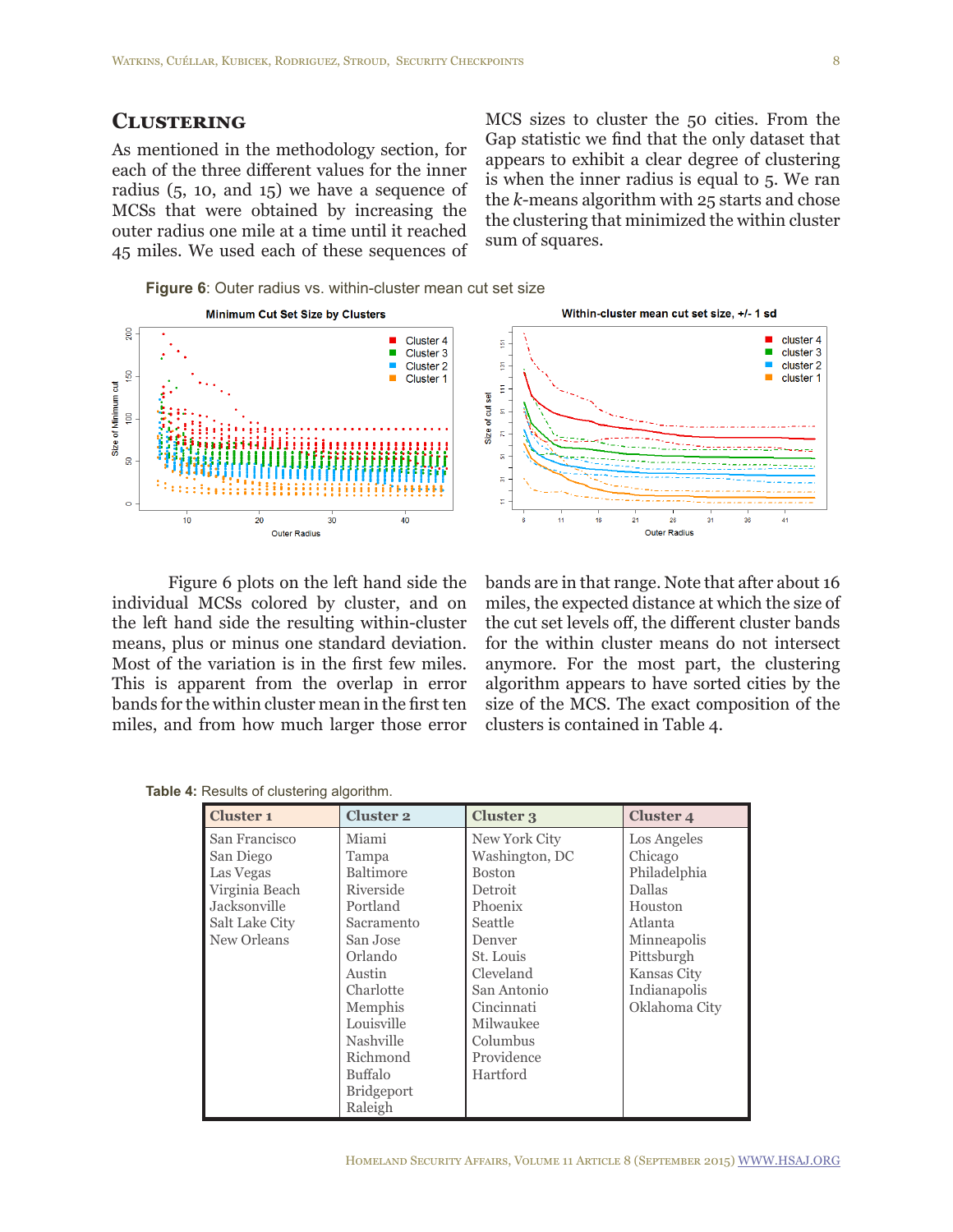A few comments on the clusters:

- The first cluster contains cities where the MCSs are unusually small. These cities are characterized by having major natural barriers nearby, such as mountain ranges near San Diego and Salt Lake City, and large bodies of water near San Francisco, New Orleans, and Virginia Beach.
- The cities in clusters two and three behave similarly. For most of these cities, the minimum size for the cut set is reached quickly. For the second cluster, the size of the MCS is between 25 and 45. For the third cluster, the minimum tends to be between 45 and 65.
- The fourth cluster contains cities whose MCSs are unusually large. For the most part, these are cities that have very few natural barriers inhibiting their growth. The exceptions to this are Los Angeles and Chicago, both of which border a large body of water. These cities have much larger road networks than do the other cities in the cluster, which may be the reason that their MCSs are so large.

We expect that not all cities fit perfectly within their assigned cluster. The *k*-means algorithm requires that every observation be assigned a cluster, even if the connection is

tenuous. However, as long as our interpretation of the resultant clusters allows for porous boundaries, the algorithm helps us make rough groupings of cities and discern similarities.

A few cities in particular don't seem to fit well in their assigned (or any) cluster. For example, whereas the decline in MCS size flattens out eventually for most cities, the curve for Houston has two distinct drops after the initial decline. These correspond to the distances where the inner radius first intersects Trinity Bay and the Gulf of Mexico, respectively. Miami has a similar drop corresponding to the southern extent of the city.

## **Cost-Benefit Analysis**

We selected one city from each cluster to illustrate the cost-benefit analysis. Figure 7 depicts the increase in number of checkpoints for each mile added to the radius of the protected area and the corresponding increase in the percentage of road-miles within the inner circle. Analogous to what we observed with expanding the outer radius, there is an uptick in cost when the inner radius approaches the outer radius. The figure shows the costs up to *ri* =44, so as to allow some reduction in cost from *M*(45,45). The colors in the plots represent the percentage of road-miles in the 45-mile-radius disk that are within the inner radius.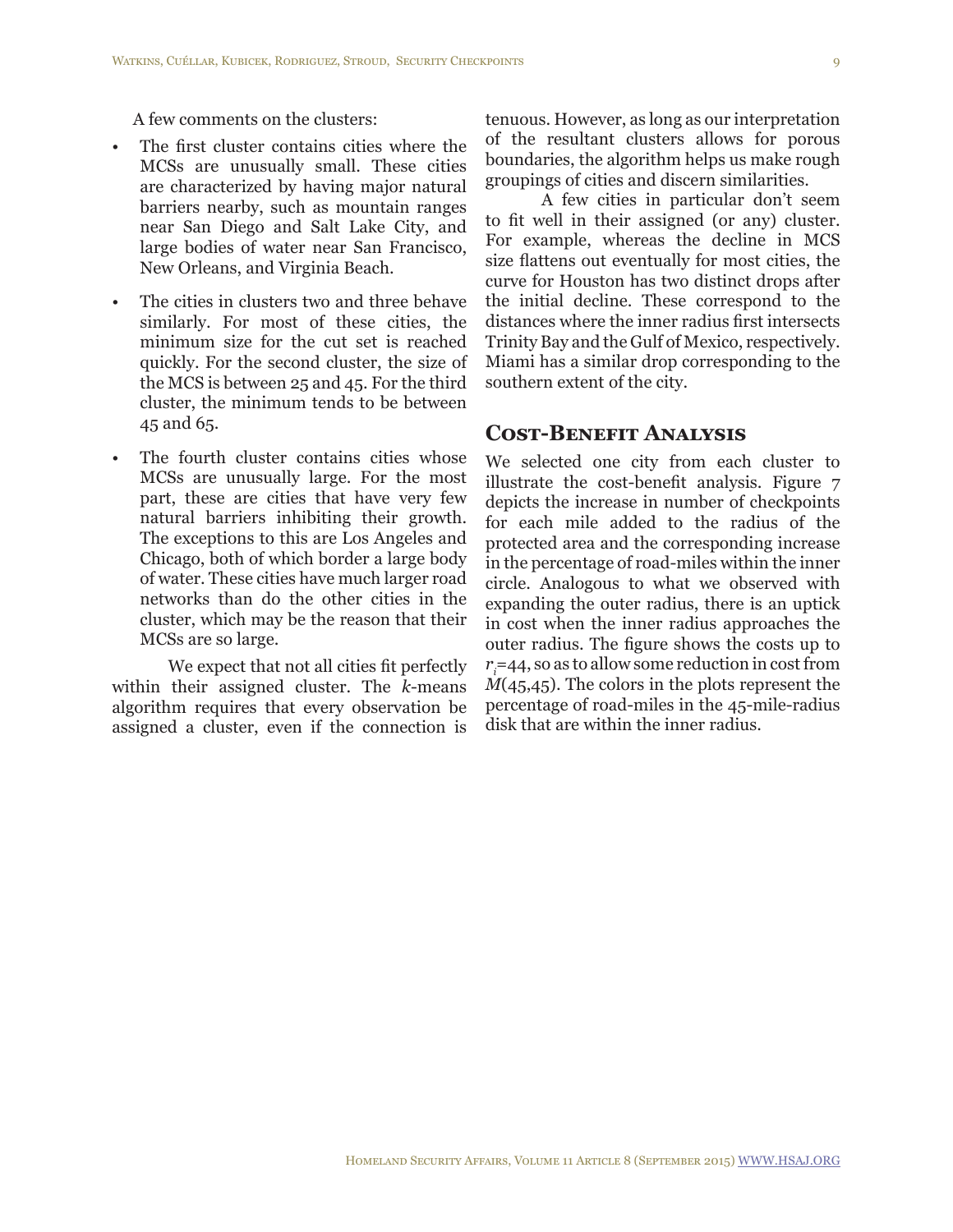**Figure 7:** Number of checkpoints versus inner radius for four cities. Percentage of road miles protected is indicated by color.



Table 5 reports the number of checkpoints for a selection of choices for  $r_{\rho}$ .

| <b>City</b>   | M(5, 45) | M(15, 45) | M(25, 45) | M(35, 45) | M(40, 45) |
|---------------|----------|-----------|-----------|-----------|-----------|
| San Francisco | 17       | 39        | 46        | 84        | 95        |
| Austin        | 33       | 46        | 65        | 88        | 109       |
| New York City | 46       | 87        | 109       | 128       | 168       |
| Philadelphia  | 88       | 124       | 143       | 177       | 204       |

**Table 5:** Total checkpoints for representative cities

From these plots it is clear that the cost per mile increase of the inner radius is highly variable. Interestingly, we see a few places where a free increase of coverage is possible; that is, where the inner radius can be increased without increasing the number of checkpoints. For example, in New York City, it takes the same number of checkpoints (83) to protect an area with radius 8 miles as it does to protect an area with radius 12 miles – more than doubling the protected surface area.

By increasing the number of checkpoints to 89, an area with radius 19 miles can be protected, representing more than fivefold increase of protected area for a relatively small additional cost. Looking at the percentage of road-miles protected, the change from *ri =*8 to  $r_i$ =19 provides an increase from 6% to 32% – a substantial gain.

Whereas both San Francisco and New York City can benefit from these free coverage increases, for Austin and Philadelphia, the cost increases with almost every increase in the inner radius.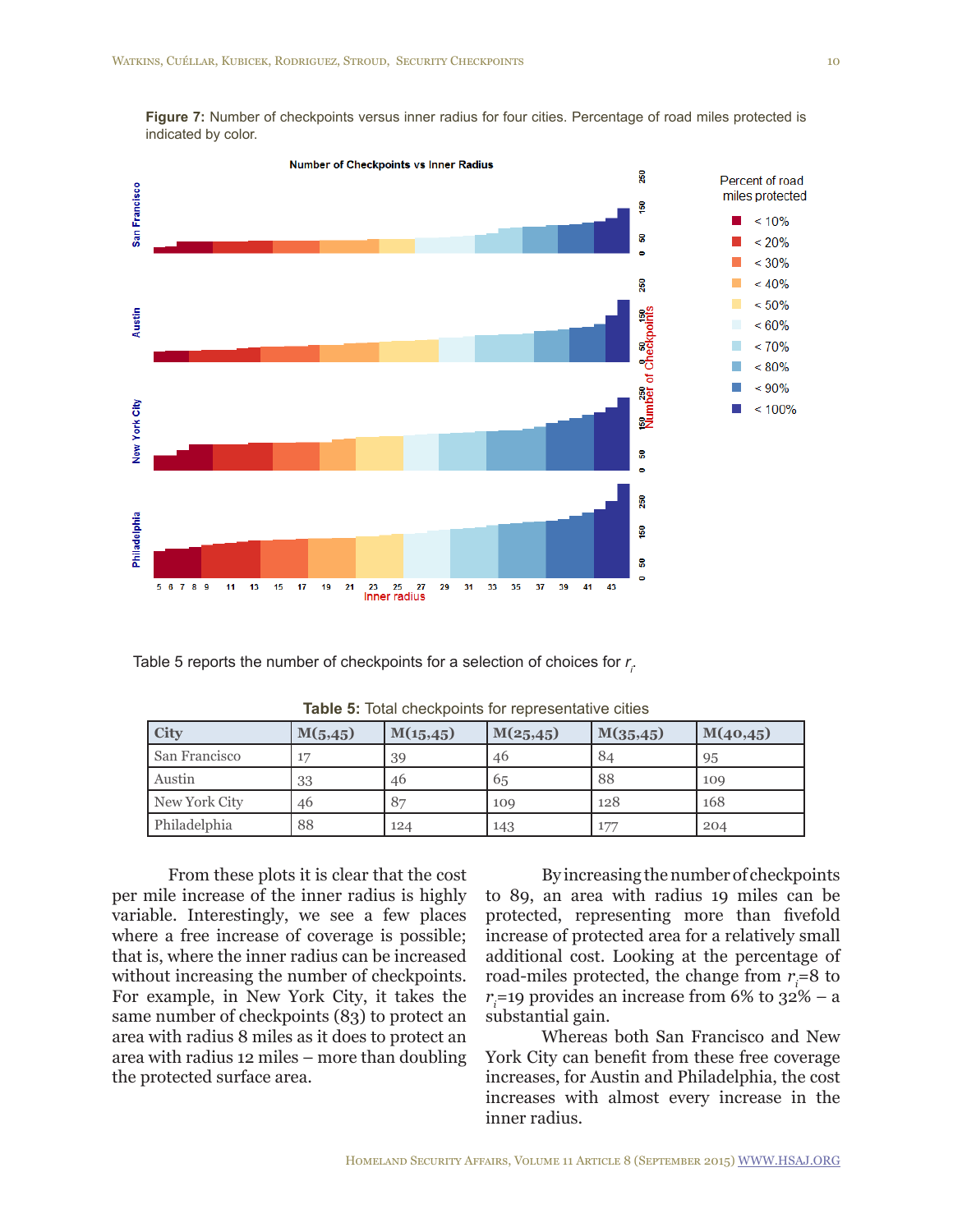**Figure 8:** Total number of checkpoints for the 25 most populous cities. Changes in color represent increases in the percentage of protected road-miles within the inner radius.



Total number of interdiction points for 25 most populous cities

Finally, we look at the problem of protecting a large set of cities. We focused only on the 25 most populous cities: for each choice of inner radius we calculated the total number of checkpoints required to protect them and the percentage of road miles within each inner circle. The results are displayed in Figure 8. We find that 50% of the road miles in these cities can be protected by setting  $r_i = 26$  on each city, corresponding to a total of 1,841 checkpoints. With  $r_i = 5$ , only 5% of road miles are protected, at a cost of 1,155 checkpoints. Expanding the inner radius to 44 miles, while covering 97% of road miles, has a cost of 4,602 checkpoints.

### **Conclusions**

By implementing the procedure outlined in Barnett et al. for the 50 most populous urban areas in the United States we confirmed that the problem of finding a minimum cut on urban road networks can be solved using publicly available Java libraries on standard desktop computers. To our knowledge, the

behavior of MCS within buffer areas on urban road networks has not previously been investigated. We discovered that there are substantial similarities among the 50 urban road networks in our study, particularly in that the number of checkpoints required to protect urban areas drops precipitously as the size of the buffer area increases until a minimum value is reached. This value is usually reached within a 16-mile-wide buffer area, although geographical features such as mountains and lakes can allow for further decreases. We found that for the 50 most populous regions of the US, the size of the MCS ranged from 10 to 124, with median value 55.5. This indicates that for even very large urban areas, it is feasible to use a checkpoint network to protect against terrorism. We also see that a few of the largest cities in the United States are particularly vulnerable to disruptions in the road network, in that damages to a small number of roads could severely limit connections to the regional road network, or even completely prevent all road-based transportation to and from the city.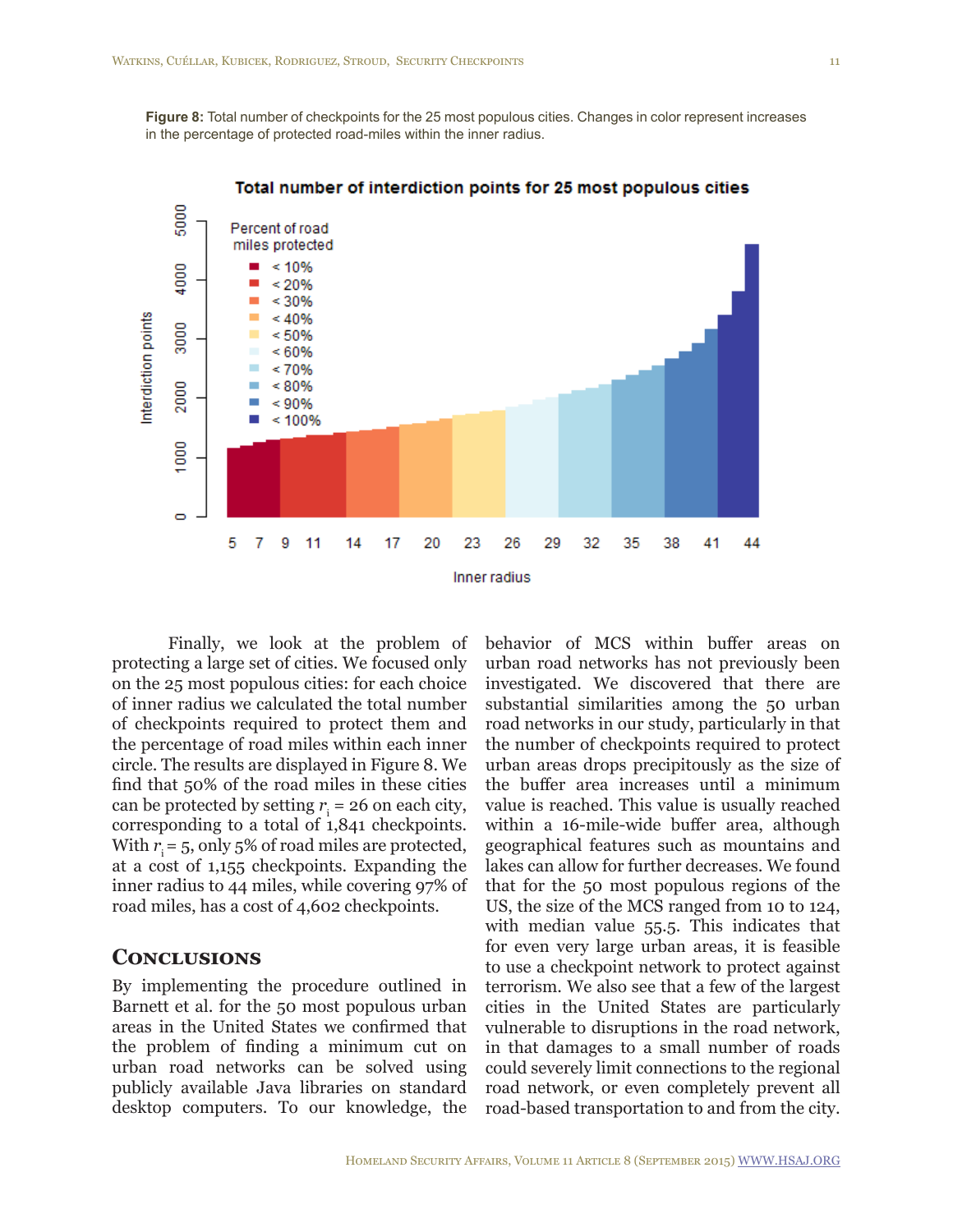Through our cost-benefit analysis we found that although in general the number of checkpoints rises with each increase in the size of the protected area, for many cities, it is possible to greatly increase the length of the inner radius without incurring additional cost. This demonstrates that there is no onesize-fits-all solution for an optimum buffer area configuration. Rather, unique features of road network topology and of the landscape surrounding cities allow for some cities to protect a larger area at little or no increase of cost, whereas for other cities, every increase in the inner radius requires a larger number of checkpoints.

## **Future Work**

Road segments do not have equal importance. By design, urban road networks have a hierarchy of road types, from low-speed lowthroughput residential streets to freeways and major arterials. Thus some road segments will make installation of checkpoint systems more expensive. The MCS is based on the sum of the weights assigned to the edges. In our study, each road segment was given weight 1, so that the sum of the edge weights gave the number of segments contained in the cut set. By encoding each street type with the approximate dollar cost to deploy a checkpoint and by assigning that cost as edge weights for the road network, a minimum cut set can be calculated that minimizes the estimated dollar cost to install a checkpoint network.

Geography plays a major role in the defensibility of urban areas. Future work could include optimizing the buffer area based on landscape features such as coastlines, mountain ranges, rivers, and protected areas such as parks and wildlife refuges. Although some (particularly Midwestern) cities are not surrounded by natural barriers, large cities on the coasts are well-suited to such an approach. Many developed areas have oblong shapes, or even multiple dense centers, such as the Los Angeles region with centers in Los Angeles, Riverside, and Santa Ana, or the Washington, DC – Baltimore, MD region. Rather than arbitrarily choosing one size of circle to

compare cities, it would be valuable to develop criteria for selecting protected areas based on population density, economic value, and landscape features. This would better match the approach that would be used in practice.

Further research should also incorporate water, rail, and air transportation, including existing border and port defenses.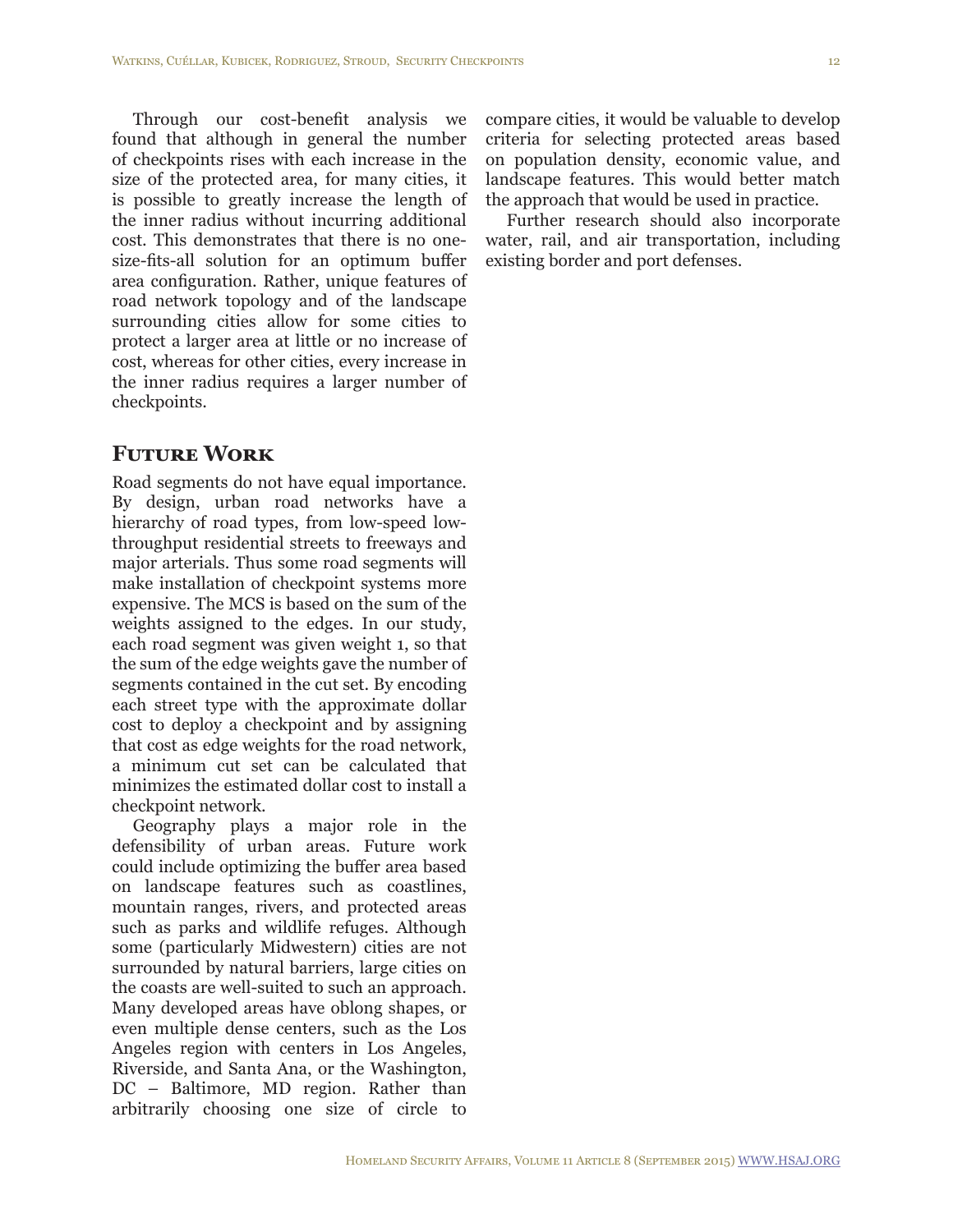## **Appendix**

Figure 9 and Figure 10 show for fixed inner radius (5, 10,15) plots for the size of the minimum cut set (MCS) as a function of the outer radius for the 50 most populous urban areas (UAs). UAs are ranked by population size in decreasing order.



**Figure 9:** MCS size as the outer radius increases for the 25 most populous UAs.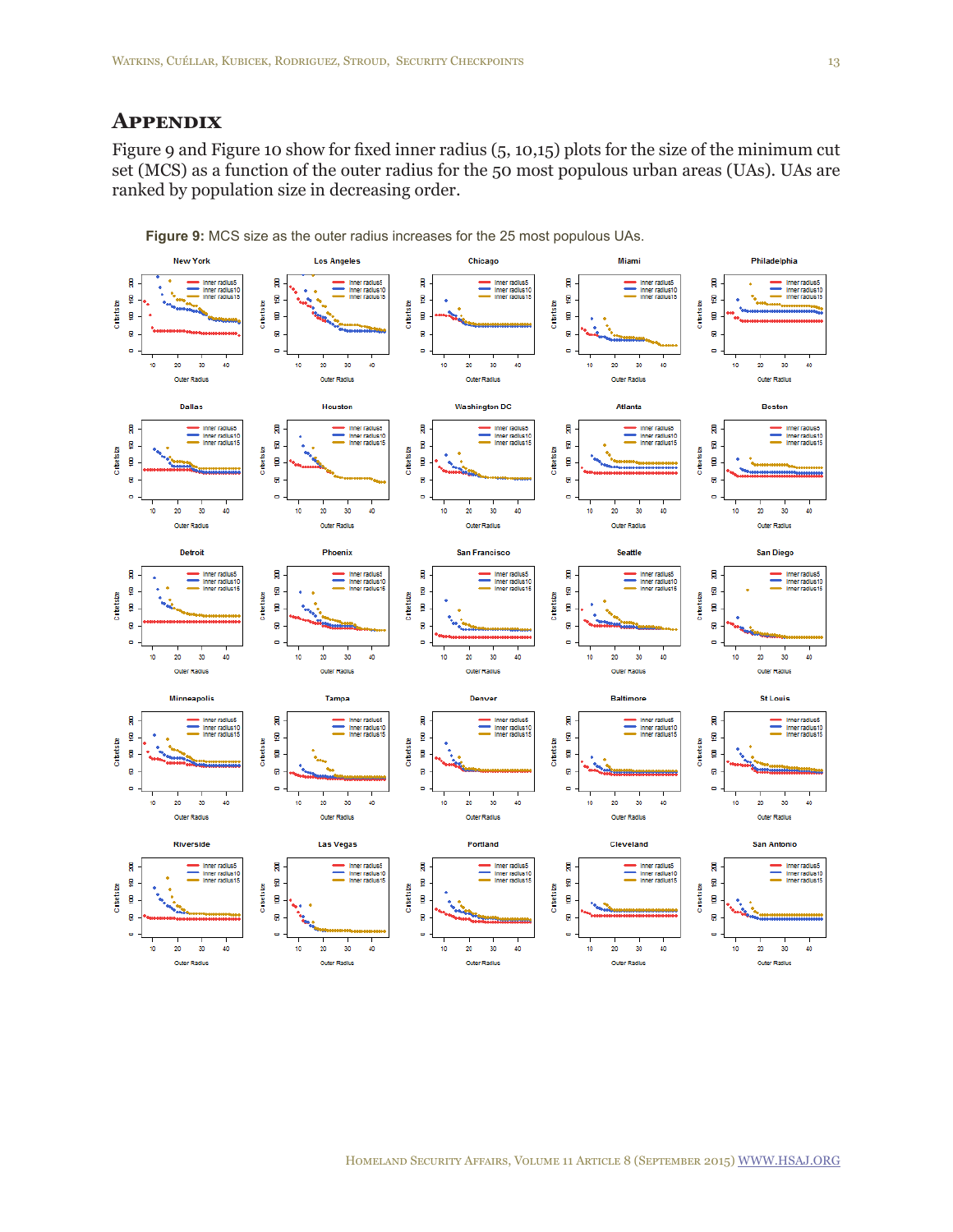

**Figure 10:** MCS size as the outer radius increases for UA ranked 26th to 50th.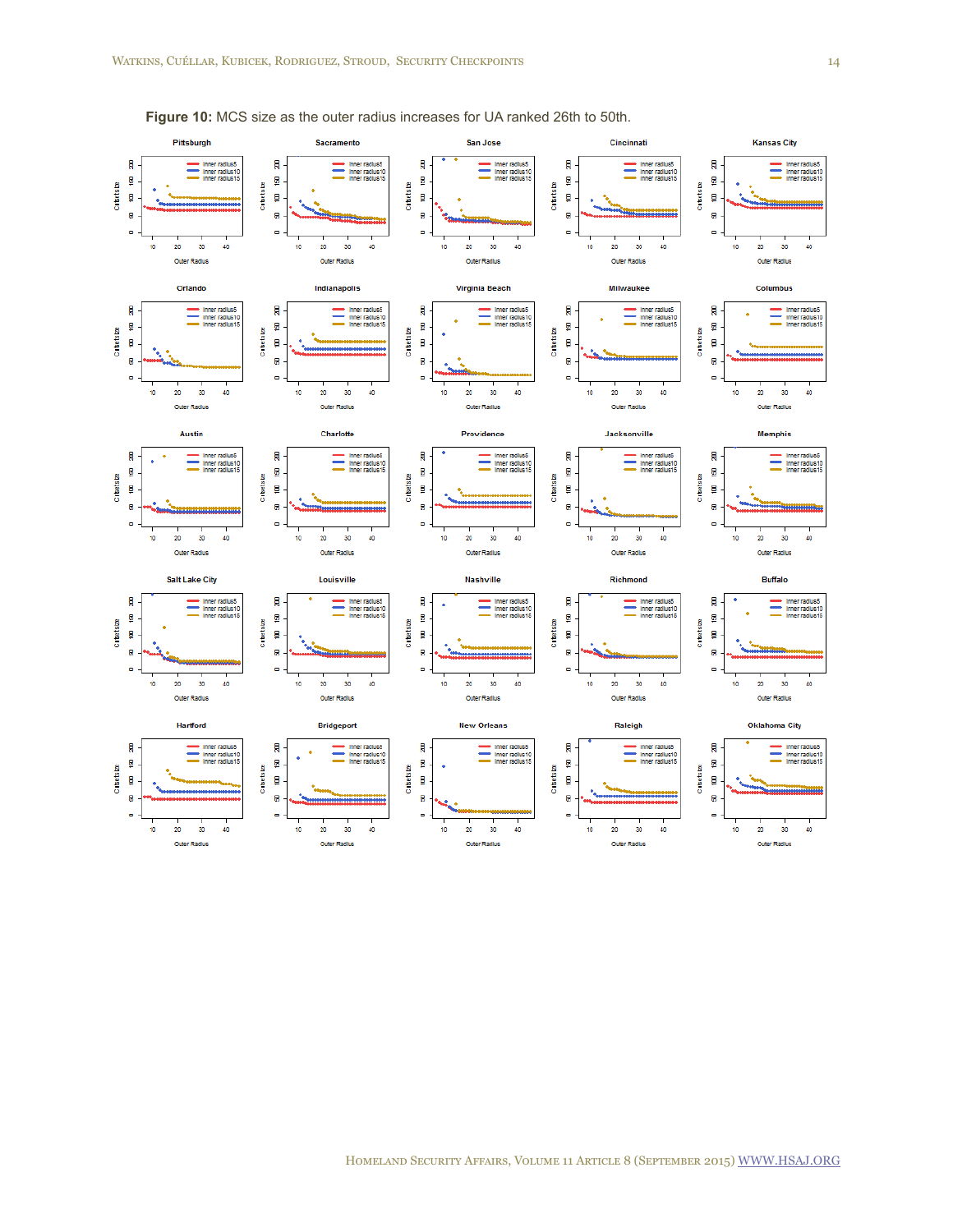## **About the Authors**

*Daniel Watkins received his M.S. in mathematics from Drexel University. He has worked in homeland security topics at Los Alamos National Laboratory (LANL) and Pacific Northwest National Laboratory, and is currently pursuing a Ph.D. in Atmospheric Science at Oregon State University*

*Leticia Cuéllar received her Ph.D. in Statistics from the University of California at Berkeley and is a scientist at LANL. She has worked for various programs for the Department of Homeland Security (DHS) including the National Infrastructure Simulation and Analysis Center (NISAC) and risk analysis of nuclear smuggling. She may be contacted at [leticia@lanl.gov](mailto:leticia@lanl.gov)*

*Deborah Kubicek received her Masters of Computer Engineering from the National Technological University and her Bachelors of Computer Science from the University of New Mexico. She is software engineer at LANL where she has worked on various projects for the DHS including the protection of national infrastructure and risk analysis of nuclear smuggling.*

*Erick Rodriguez is studying Mechanical Engineering at the New Mexico Institute of Mining and Technology and has worked at LANL.*

*Phillip Stroud is a scientist at LANL. He received his Ph.D. in Nuclear Engineering from the University of Illinois. Research areas include missile defense, radiation detection systems, and reducing risk from weapons of mass destruction.*

#### **Acknowledgement**

This work was funded in part by the Domestic Nuclear Detection Office.

#### **Disclaimer**

The views expressed here are solely the authors' and do not reflect the view of the Domestic Nuclear Detection Office.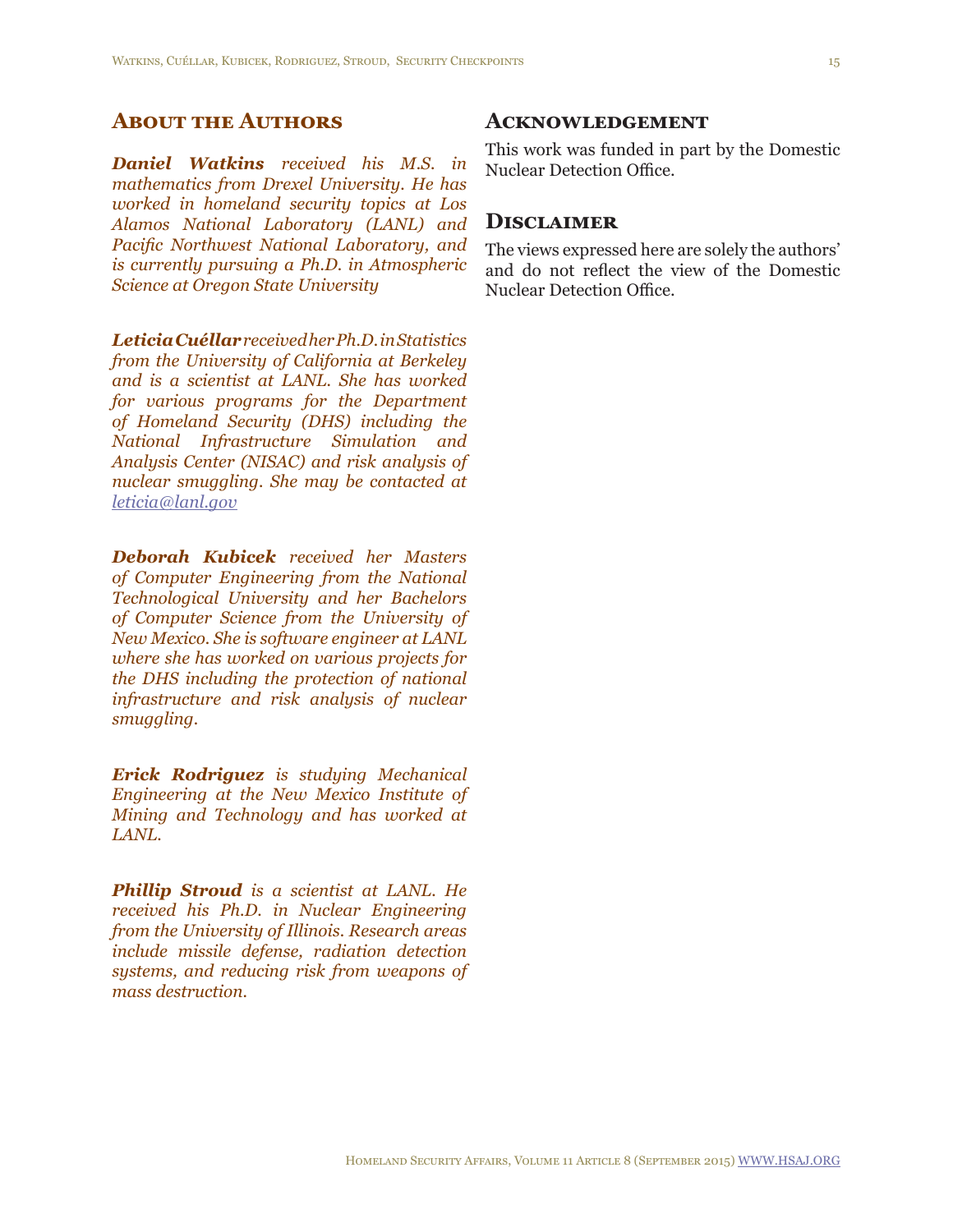#### **NOTES**

<span id="page-15-0"></span>1. D. Sean Barnett, et al. "Application of the Maximum Flow Problem to Sensor Placement on Urban Road Networks for Homeland Security," *Homeland Security Affairs* 3, no. 3 (2007).

<span id="page-15-1"></span>2. L.R Ford and D. R. Fulkerson. "Maximal flow through a network," *Canadian Journal of Mathematics* 8 (1956): 399-404.

- <span id="page-15-2"></span>3. Barnett et al., "Application of the Maximum Flow Problem," (2007)
- <span id="page-15-3"></span>4. Barnett et al., "Application of the Maximum Flow Problem," (2007)
- <span id="page-15-4"></span>5. Barnett et al., "Application of the Maximum Flow Problem," (2007)

<span id="page-15-5"></span>6. U.S. Census Bureau, "2010 Census Urban Area List," 2010, [http://www2.census.gov/geo/ua/ua\\_list\\_all.xls](http://www2.census.gov/geo/ua/ua_list_all.xls) (accessed October 22, 2014).

- <span id="page-15-6"></span>7. Barnett et al., "Application of the Maximum Flow Problem," (2007)
- <span id="page-15-10"></span>8. Trevor Hastie, Robert Tibshirani, and Jerome Friedman, *The Elements of Statistical Learning*, (Springer, 2009).

<span id="page-15-11"></span>9. Anil K. Jain, "Data clustering: 50 years beyond K-means." *Pattern Recognition Letters* 31, no. 8 (June 2010), 651-666.

<span id="page-15-7"></span>10. Robert Tibshirani, Guenther Walther, and Trevor Hastie, "Estimating the Number of Clusters in a Data Set Using the Gap Statistic," *Journal of the Royal Statistical Society* B 63 (2001), 441-423.

<span id="page-15-8"></span>11. Guenther Walther and Robsert Tibshirani, "Cluster Validation by Prediction Strength," *Journal of Computational and Graphical Statistics* 14, no. 3 (2005), 511-528.

<span id="page-15-9"></span>12. Barnett et al., "Application of the Maximum Flow Problem," (2007)